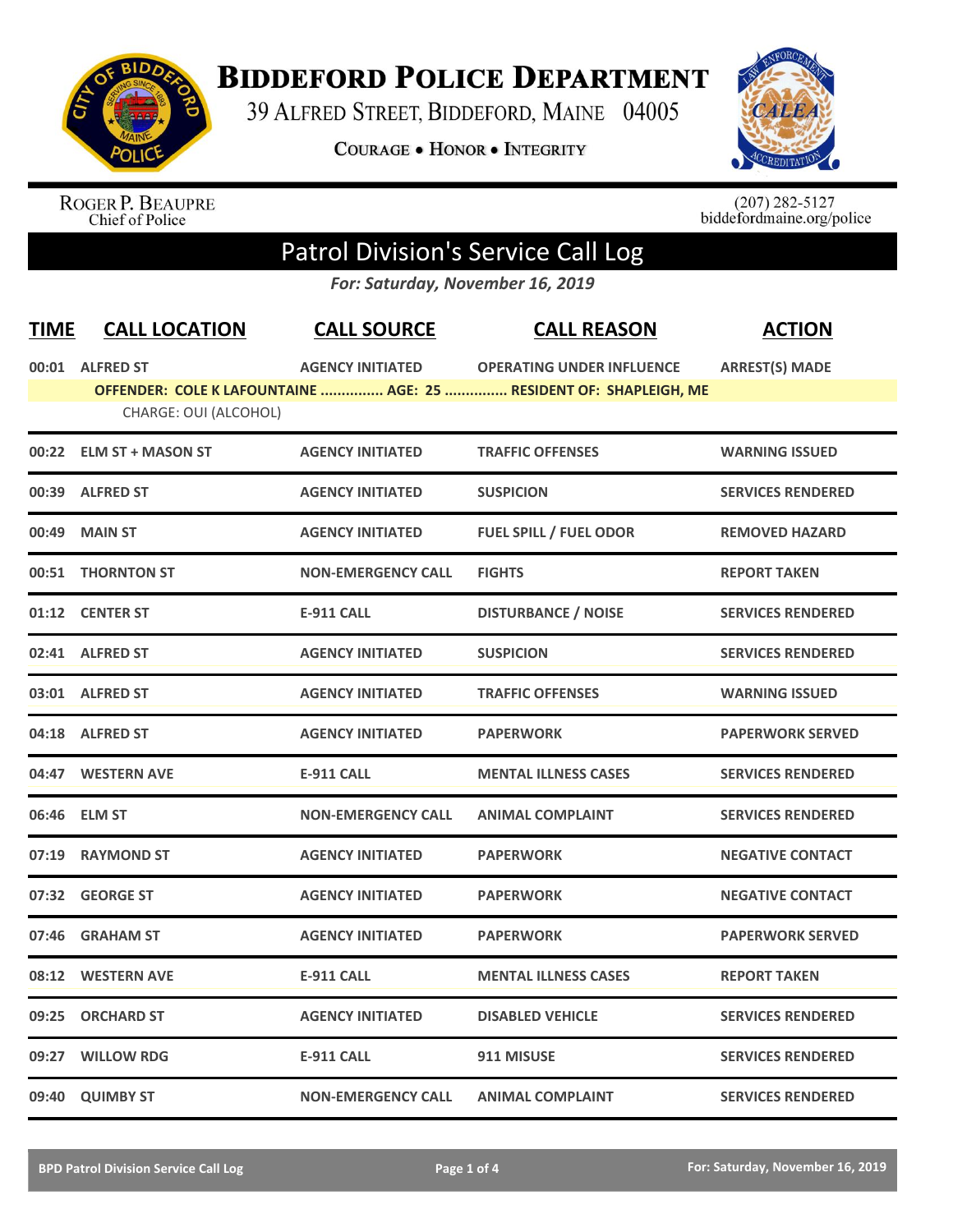| <b>TIME</b> | <b>CALL LOCATION</b>                                                                                                                                                                                                                                                                                                                                                                                                               | <b>CALL SOURCE</b>        | <b>CALL REASON</b>            | <b>ACTION</b>             |  |
|-------------|------------------------------------------------------------------------------------------------------------------------------------------------------------------------------------------------------------------------------------------------------------------------------------------------------------------------------------------------------------------------------------------------------------------------------------|---------------------------|-------------------------------|---------------------------|--|
|             | 10:02 ALFRED ST                                                                                                                                                                                                                                                                                                                                                                                                                    | <b>NON-EMERGENCY CALL</b> | <b>PARKING COMPLAINT</b>      | <b>SERVICES RENDERED</b>  |  |
|             | 10:12 RAYMOND ST                                                                                                                                                                                                                                                                                                                                                                                                                   | <b>AGENCY INITIATED</b>   | <b>PAPERWORK</b>              | <b>PAPERWORK SERVED</b>   |  |
|             | 10:35 ALFRED ST                                                                                                                                                                                                                                                                                                                                                                                                                    | <b>WALK-IN AT STATION</b> | <b>COURT ORDERED CHECK IN</b> | <b>SERVICES RENDERED</b>  |  |
|             | 10:57 HILL ST                                                                                                                                                                                                                                                                                                                                                                                                                      | <b>AGENCY INITIATED</b>   | <b>TRAFFIC OFFENSES</b>       | <b>WARNING ISSUED</b>     |  |
|             | 11:06 BIRCH ST                                                                                                                                                                                                                                                                                                                                                                                                                     | <b>AGENCY INITIATED</b>   | <b>TRAFFIC OFFENSES</b>       | <b>VSAC ISSUED</b>        |  |
|             | 11:06 MARINER WAY                                                                                                                                                                                                                                                                                                                                                                                                                  | <b>NON-EMERGENCY CALL</b> | <b>CIVIL COMPLAINT</b>        | <b>NEGATIVE CONTACT</b>   |  |
| 11:20       | <b>SACO FALLS WAY</b>                                                                                                                                                                                                                                                                                                                                                                                                              | <b>NON-EMERGENCY CALL</b> | <b>CHECK WELFARE</b>          | <b>SERVICES RENDERED</b>  |  |
|             | 11:26 POOL ST                                                                                                                                                                                                                                                                                                                                                                                                                      | <b>AGENCY INITIATED</b>   | <b>TRAFFIC OFFENSES</b>       | <b>WARNING ISSUED</b>     |  |
|             | 11:35 PATRIOT DR                                                                                                                                                                                                                                                                                                                                                                                                                   | <b>NON-EMERGENCY CALL</b> | <b>ANIMAL COMPLAINT</b>       | <b>NO ACTION REQUIRED</b> |  |
|             | 11:41 POOL ST                                                                                                                                                                                                                                                                                                                                                                                                                      | <b>AGENCY INITIATED</b>   | <b>TRAFFIC OFFENSES</b>       | <b>VSAC ISSUED</b>        |  |
|             | 12:00 HILLS BEACH RD + POOL ST                                                                                                                                                                                                                                                                                                                                                                                                     | <b>AGENCY INITIATED</b>   | <b>ALL OTHER</b>              | <b>SERVICES RENDERED</b>  |  |
|             | 12:01 OLD POOL RD + HILLS BEACH RD AGENCY INITIATED                                                                                                                                                                                                                                                                                                                                                                                |                           | <b>ALL OTHER</b>              | <b>SERVICES RENDERED</b>  |  |
| 12:20       | <b>HIGH ST</b>                                                                                                                                                                                                                                                                                                                                                                                                                     | <b>NON-EMERGENCY CALL</b> | <b>CHECK WELFARE</b>          | <b>SERVICES RENDERED</b>  |  |
| 12:40       | <b>POOL ST</b>                                                                                                                                                                                                                                                                                                                                                                                                                     | <b>AGENCY INITIATED</b>   | <b>TRAFFIC OFFENSES</b>       | <b>WARNING ISSUED</b>     |  |
|             | 12:47 POOL ST                                                                                                                                                                                                                                                                                                                                                                                                                      | <b>AGENCY INITIATED</b>   | <b>TRAFFIC OFFENSES</b>       | <b>NO ACTION REQUIRED</b> |  |
|             | 12:55 WEST ST                                                                                                                                                                                                                                                                                                                                                                                                                      | <b>AGENCY INITIATED</b>   | <b>TRAFFIC OFFENSES</b>       | <b>WARNING ISSUED</b>     |  |
|             | 13:04 GRANITE ST                                                                                                                                                                                                                                                                                                                                                                                                                   | <b>AGENCY INITIATED</b>   | <b>TRAFFIC OFFENSES</b>       | <b>WARNING ISSUED</b>     |  |
| 13:07       | <b>MAIN ST</b>                                                                                                                                                                                                                                                                                                                                                                                                                     | <b>NON-EMERGENCY CALL</b> | <b>ANIMAL COMPLAINT</b>       | <b>SERVICES RENDERED</b>  |  |
| 13:23       | <b>MAIN ST</b><br><b>AGENCY INITIATED</b><br><b>JUVENILE OFFENSES</b><br><b>CITATION ISSUED</b><br>OFFENDER: JUVENILE - D  AGE: 13  RESIDENT OF: BIDDEFORD, ME<br>CHARGE: POSSESSION OF MARIJUANA UNDER 21 YRS OLD- UP TO 1.25 OZ<br>CHARGE: POSSESSION OF DRUG PARAPHERNALIA WITH INTENT TO USE<br>OFFENDER: JUVENILE - S  AGE: 16  RESIDENT OF: BIDDEFORD, ME<br>CHARGE: POSSESSION OF MARIJUANA UNDER 21 YRS OLD- UP TO 1.25 OZ |                           |                               |                           |  |
|             |                                                                                                                                                                                                                                                                                                                                                                                                                                    |                           |                               |                           |  |
| 14:07       | <b>HILL ST</b>                                                                                                                                                                                                                                                                                                                                                                                                                     | <b>AGENCY INITIATED</b>   | <b>TRAFFIC OFFENSES</b>       | <b>VSAC ISSUED</b>        |  |
| 14:07       | <b>BERNARD AVE</b>                                                                                                                                                                                                                                                                                                                                                                                                                 | <b>WALK-IN AT STATION</b> | <b>PAPERWORK</b>              | <b>PAPERWORK SERVED</b>   |  |
|             | 14:29 HILL ST                                                                                                                                                                                                                                                                                                                                                                                                                      | <b>AGENCY INITIATED</b>   | <b>TRAFFIC OFFENSES</b>       | <b>VSAC ISSUED</b>        |  |
| 15:01       | <b>QUIMBY ST</b>                                                                                                                                                                                                                                                                                                                                                                                                                   | <b>AGENCY INITIATED</b>   | <b>ANIMAL COMPLAINT</b>       | <b>SERVICES RENDERED</b>  |  |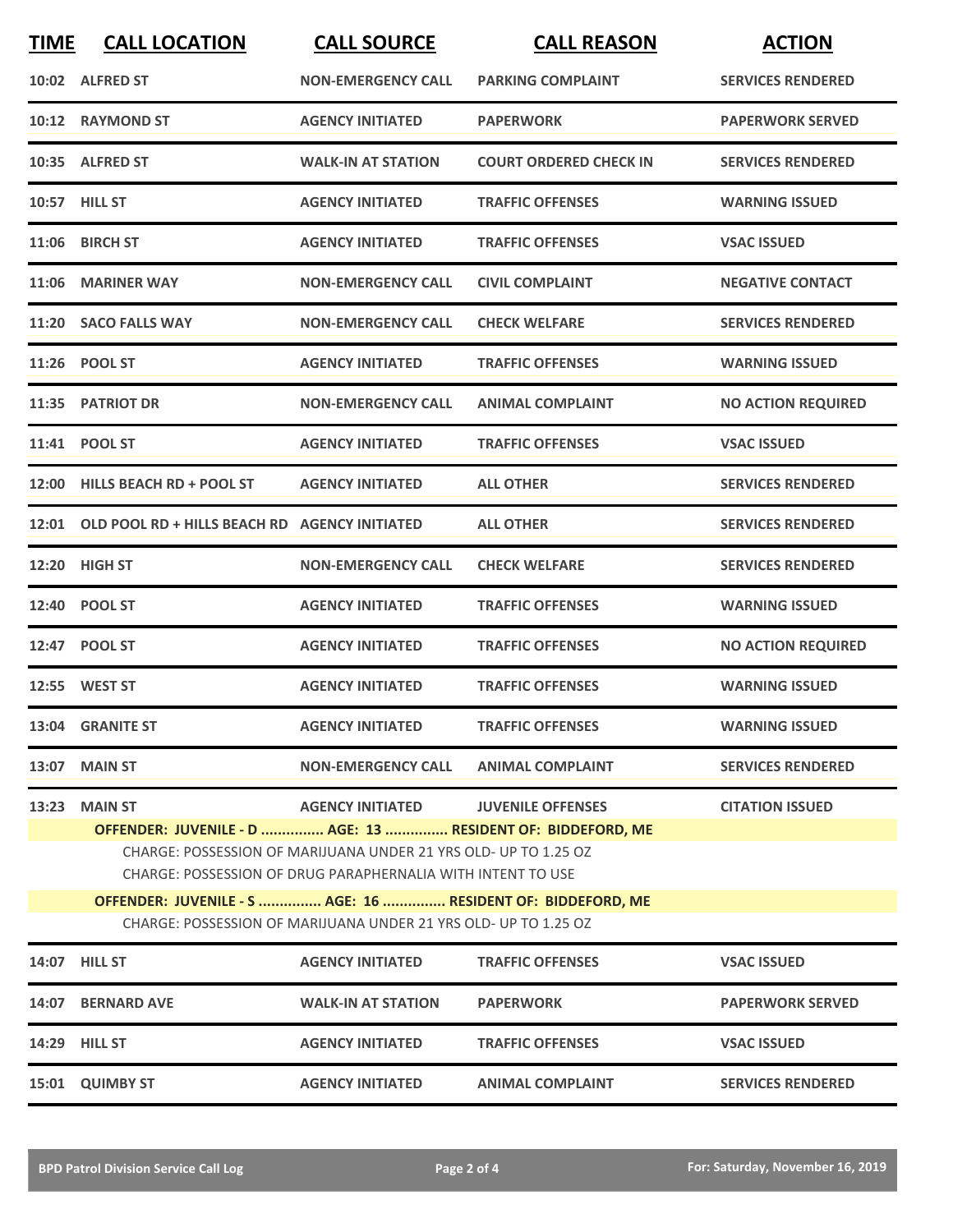| <b>TIME</b> | <b>CALL LOCATION</b>            | <b>CALL SOURCE</b>        | <b>CALL REASON</b>         | <b>ACTION</b>             |
|-------------|---------------------------------|---------------------------|----------------------------|---------------------------|
|             | 15:05 ALFRED ST                 | <b>AGENCY INITIATED</b>   | <b>PAPERWORK</b>           | <b>PAPERWORK SERVED</b>   |
|             | 15:27 WESTERN AVE               | <b>NON-EMERGENCY CALL</b> | 911 MISUSE                 | <b>SERVICES RENDERED</b>  |
|             | 15:39 ELM ST                    | <b>NON-EMERGENCY CALL</b> | <b>CHECK WELFARE</b>       | <b>SERVICES RENDERED</b>  |
|             | 15:40 LINCOLN ST                | <b>E-911 CALL</b>         | 911 MISUSE                 | <b>NO ACTION REQUIRED</b> |
|             | 16:25 FOREST ST                 | <b>NON-EMERGENCY CALL</b> | <b>THEFT</b>               | <b>SERVICES RENDERED</b>  |
|             | 17:16 ELM ST                    | <b>NON-EMERGENCY CALL</b> | <b>DOMESTIC COMPLAINTS</b> | <b>REPORT TAKEN</b>       |
| 17:40       | <b>MAIN ST + MAPLEWOOD AVE</b>  | <b>AGENCY INITIATED</b>   | <b>TRAFFIC OFFENSES</b>    | <b>VSAC ISSUED</b>        |
|             | 17:50 FOREST ST                 | <b>NON-EMERGENCY CALL</b> | <b>SEWERAGE BACK-UP</b>    | <b>SERVICES RENDERED</b>  |
|             | 18:19 GEORGE ST                 | <b>NON-EMERGENCY CALL</b> | <b>PARKING COMPLAINT</b>   | <b>CIVIL COMPLAINT</b>    |
|             | 18:35 EMERY ST                  | <b>AGENCY INITIATED</b>   | <b>PAPERWORK</b>           | <b>PAPERWORK SERVED</b>   |
|             | 18:43 UNION ST                  | <b>NON-EMERGENCY CALL</b> | <b>CIVIL COMPLAINT</b>     | <b>CIVIL COMPLAINT</b>    |
|             | 18:56 ACORN ST                  | <b>NON-EMERGENCY CALL</b> | <b>CHECK WELFARE</b>       | <b>SERVICES RENDERED</b>  |
| 19:09       | <b>ALFRED ST</b>                | <b>NON-EMERGENCY CALL</b> | <b>FIGHTS</b>              | <b>GONE ON ARRIVAL</b>    |
| 19:28       | <b>LINCOLN ST</b>               | <b>E-911 CALL</b>         | 911 MISUSE                 | <b>NO ACTION REQUIRED</b> |
|             | 19:51 LINCOLN ST + PEARL ST     | <b>AGENCY INITIATED</b>   | <b>TRAFFIC OFFENSES</b>    | <b>WARNING ISSUED</b>     |
|             | 19:54 CLEAVES ST                | <b>NON-EMERGENCY CALL</b> | <b>CHECK WELFARE</b>       | <b>SERVICES RENDERED</b>  |
|             | 20:01 LINCOLN ST                | <b>E-911 CALL</b>         | 911 MISUSE                 | <b>NO ACTION REQUIRED</b> |
|             | 20:01 BOULDER WAY               | <b>NON-EMERGENCY CALL</b> | <b>WARRANT ARREST</b>      | <b>NO ACTION REQUIRED</b> |
|             | 20:21 ELM ST + HOOPER ST        | <b>AGENCY INITIATED</b>   | <b>TRAFFIC OFFENSES</b>    | <b>WARNING ISSUED</b>     |
|             | 20:33 ALFRED ST + DENTAL AVE    | <b>AGENCY INITIATED</b>   | <b>TRAFFIC OFFENSES</b>    | <b>WARNING ISSUED</b>     |
|             | 20:41 ALFRED ST + GRAHAM ST     | <b>AGENCY INITIATED</b>   | <b>TRAFFIC OFFENSES</b>    | <b>WARNING ISSUED</b>     |
|             | 20:52 ALFRED ST + CLARK ST      | <b>AGENCY INITIATED</b>   | <b>TRAFFIC OFFENSES</b>    | <b>WARNING ISSUED</b>     |
|             | 20:55 ALFRED ST + EDWARDS AVE   | <b>AGENCY INITIATED</b>   | <b>TRAFFIC OFFENSES</b>    | <b>VSAC ISSUED</b>        |
|             | 21:21 PRECOURT ST + MORIN ST    | <b>AGENCY INITIATED</b>   | <b>TRAFFIC OFFENSES</b>    | <b>WARNING ISSUED</b>     |
|             | 21:27 PRECOURT ST + BOULDER WAY | <b>AGENCY INITIATED</b>   | <b>TRAFFIC OFFENSES</b>    | <b>WARNING ISSUED</b>     |
|             | 21:36 ALFRED ST + EDWARDS AVE   | <b>AGENCY INITIATED</b>   | <b>TRAFFIC OFFENSES</b>    | <b>WARNING ISSUED</b>     |